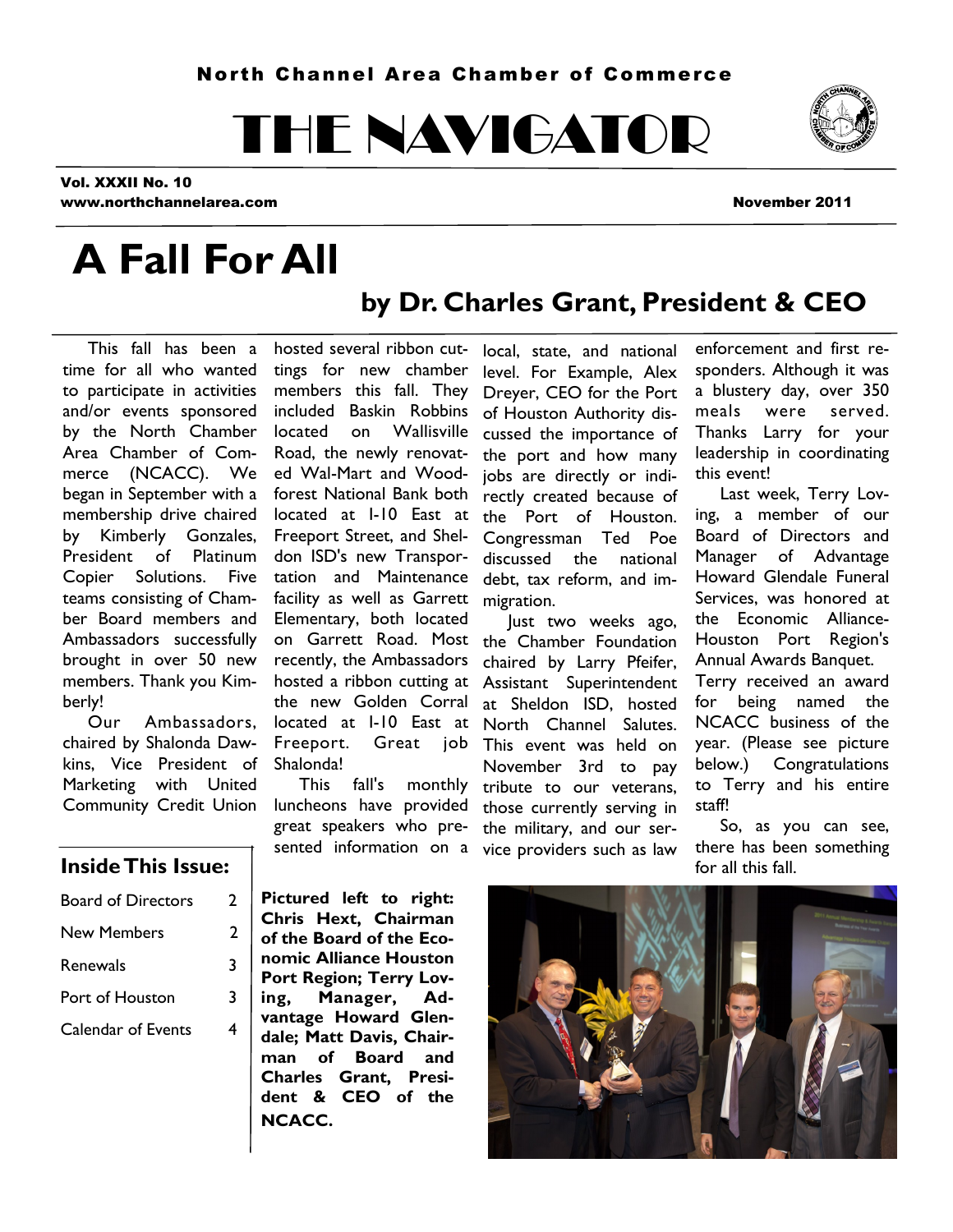#### **2011 Board of Directors**

**Matt Davis – Chairman, CommunityBank of Texas**

**Dr. Vickey Giles– Chair-elect, Sheldon ISD**

**Wilfred Broussard Jr.—1st Vice Chair, Broussard's Real Estate**

**Shalonda Dawkins – Secretary, United Community Credit Union**

**Bill Chote – Treasurer, CommunityBank of Texas**

**Kim Marak— Immediate Past Chair, Arkema, Inc.**

Bob Bartel, Individual Don Bobo, CenterPoint Energy Marlene Clowers, Congressman Gene Green Dr. Shirley Ellisor, Holy Trinity Episcopal School Mike Fortner, Fortner Financial Pedro Garcia, Port of Houston Authority Ramon Garza, Farmers Insurance Johnny Gonzalez, Houston Community Newspapers Kimberly Gonzalez, Platinum Copiers Dr. Allatia Harris, San Jacinto College N. June Harris, Halo Branded Solutions Dean Hofmann, LyondellBasell David Hopkins, Life Member Carrie Hulsey, Texas Bay Area Credit Union Dale Jones, Sterling Wood Church Erika Koehler, Wendel D. Ley Y Terry Loving, Advantage Howard Glendale Edward Miller, Edward Miller Appraisal Svs. John Moore, Galena Park ISD Greg Ollis, Channelview ISD Larry Pfeifer, Sheldon ISD Mike Roussos, East Houston Reg. Medical Center Brian Wilhelm, State Farm Insurance

#### **Staff**

**Dr. Charles Grant, President & CEO cgrant@ncachamber.com**

**Margie Buentello, Membership Assistant margielb@flash.net**

**North Channel Area Chamber of Commerce, P.O. Box 9759, Houston, Texas, 77213, (713) 450-3600 www.northchannelarea.com**

### **NEW MEMBERS**

#### **Firestone Complete Auto Care**

13714 I-10 East Freeway Houston, TX 77015 (713) 450-1849 firestonecompleteautocare.com Ben Crawford Automobile, Tire & Service

#### **Houston Eye Associates**

5614 E. Sam Houston Pkwy. Houston, TX 77015 (713) 558-8752 Judy Butler, Dolores Diaz **Ophthalmology** 

#### **Infinity Marine Offshore, LLC.**

12775 Nimitz St. P.O. Box 96147 Houston, TX 77213 (713) 330-1700 www.infinitymarine.com Lloyd Burris

Marine Design, Construction, Renovation & Sales



#### **Manpower, Inc.**

2190 N. Loop W., Suite #108 Houston, TX 77018 (713) 685-7014 www.manpower.com Jennifer Matlock **Staffing** 

#### **Stargazer Audio**

14418 Duncannon Dr. Houston, TX 77015 (281) 685-0471 www.stargazeraudio.com David Pope Audio/Visual Services

#### **Term N 8**

16815 Avenue A Channelview, TX 77530 (281) 303-9075 www.termn8.com Bill Meyers Pest Control Services

#### **Wilburn Plumbing**

13822 Eden Manor Ln. Houston, TX 77044 (713) 330-4307 Robert Wilburn Plumbing Contractors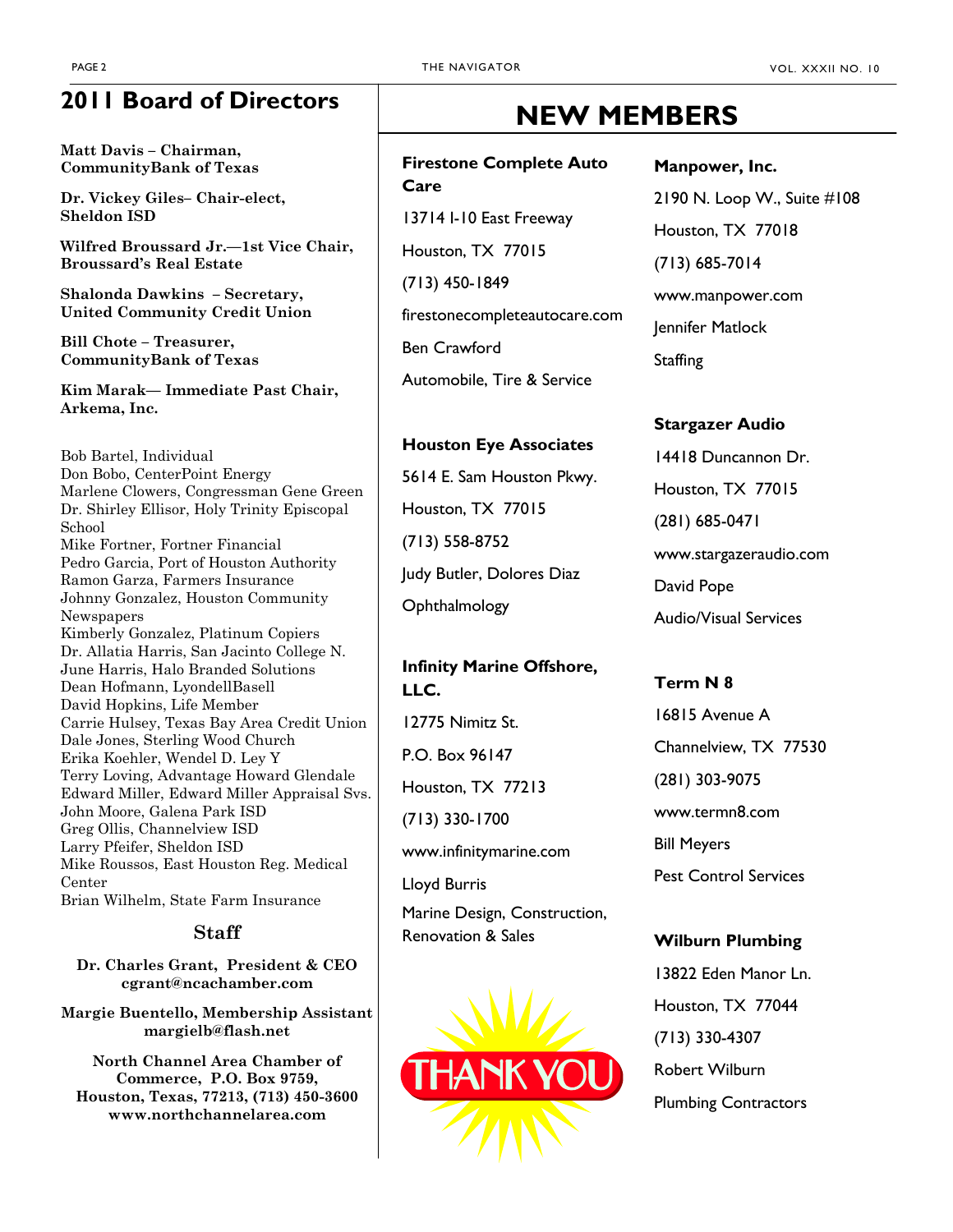### **Still caring...by renewing their membership**

**A special thank you to the following members who have shown their dedicated support of the Chamber and the community by renewing their membership investment.**

Basic Equipment 7 years

#### **11-31 Years**

| Pineforest Jewelry, Inc.<br>Don's Auto Service<br>Shiloh Printing, Book Store<br>Sign Center<br>Maco Construction, Inc. | 25 years<br>24 years<br>24 years<br>21 years<br>19 years | <b>Dasie Lyarphiche</b><br>Lee Brown<br>Steve Hanson<br>Marriott Houston Hobby<br>1-5 Years | $\mathbf{r}$ y can $\mathbf{v}$<br>7 years<br>7 years<br>6 years |
|-------------------------------------------------------------------------------------------------------------------------|----------------------------------------------------------|---------------------------------------------------------------------------------------------|------------------------------------------------------------------|
| Carter Funeral Home                                                                                                     | 19 years                                                 | Crockett Dubose                                                                             | 5 years                                                          |
| Lawton Publication                                                                                                      | 14 years                                                 | Cindy Ollis                                                                                 | 3 years                                                          |
| <b>GB</b> Biosciences                                                                                                   | 13 years                                                 | Rockwell Management                                                                         | 3 years                                                          |
| 6-10 Years                                                                                                              | Worldwide Machinery                                      | 3 years                                                                                     |                                                                  |
| East Houston Medicine & Pediatrics                                                                                      | Lupe Garcia                                              | 2 years                                                                                     |                                                                  |
| 9 years                                                                                                                 | Darrell McWhorter                                        | 2 years                                                                                     |                                                                  |
| Subway Sandwich Shop                                                                                                    | 9 years                                                  | Pat Galvan                                                                                  | 2 years                                                          |
| Drefco, Inc.                                                                                                            | 8 years                                                  | Citywide Plumbing Service                                                                   | 2 years                                                          |
| Congressman Ted Poe                                                                                                     | 7 years                                                  | Partners in Power                                                                           | 1 year                                                           |
| Fellowship of the Nations                                                                                               | 7 years                                                  | Holiday Inn Houston-East                                                                    | 1 year                                                           |
| Jim Twardowski                                                                                                          | 7 years                                                  | La Quinta In & Suites Channelview                                                           | 1 year                                                           |

## PORT BRIEFS **Steel Thread Ties Carriers' Maiden Voyages to Houston**



 A flurry of maiden voyages has been celebrated of late as vessels have called the Port of Houston Authority docks for the first time.

 Surging steel volumes at Port Authority docks appear to be one primary reason for the increased vessel activity. Four separate bulk carriers have put vessels new to Houston into service here recently, all bringing in various forms of imported steel.

 The *M/V Ashahi Maru* and the *M/V Crystal Island,* both chartered by Daii Chuo Kisen Kaisha, were honored with plaque presentations made by Port Authority officials August 31 and September 2, respectively. The *M/V Atlantic Emblem,* chartered by NS United Kaium Kaisha, LTD., and the Royal Fairness received plaques on September 22 and August 14, respectively.

 Maiden voyage plaques are presented to operators of vessels calling Port of Houston Authority docks for the first time.

 Regarding the most recent vessels, all Japan. The vessels, which range in length from 555 feet to 623 feet, are Panamanicalling at the Port of Houston.

 Their presence may well signal that the increase in steel cargo movements could continue for the forseeable future.

 The amount of steel recorded in August by the Port Authority was 377,000 tons, up 32 percent over August of last year. Initial forecast for September indicated as much as 400,000 tons or more of steel would be handled at PHA docks, which would be a 20 percent hike compared to a year earlier.

 Year-to-date through August, the amount of steel handled by the Port Authority was 2,739,000 tons, compared to 1,601,000 through August of 2010, or an Port Authority also logged a 71 percent increase of 71 percent.

four ships are carrying steel cargoes from Port of Houston Authority are higher an flagged. Each is in a regular rotation tute, which reported that finished steel The volumes being recorded by the than what is happening nationally, according to the American Iron and Steel Instiimport permit tons are up roughly 22 percent year-to-date.

> The uptick in steel cargoes across the docks at the Port Authority started in the second half of last year, with the increases helping boost revenue and net income. The Port Authority recorded a total of 2.7 million tons of steel moving across the docks last year, which was considerably higher than originally expected. In December of 2010 alone, the Port Authority handled 249,000 tons of steel, or almost three times what was handled in December of the previous year.

 In addition to the imported steel, the increase in exported steel, which helped boost the 2010 totals.